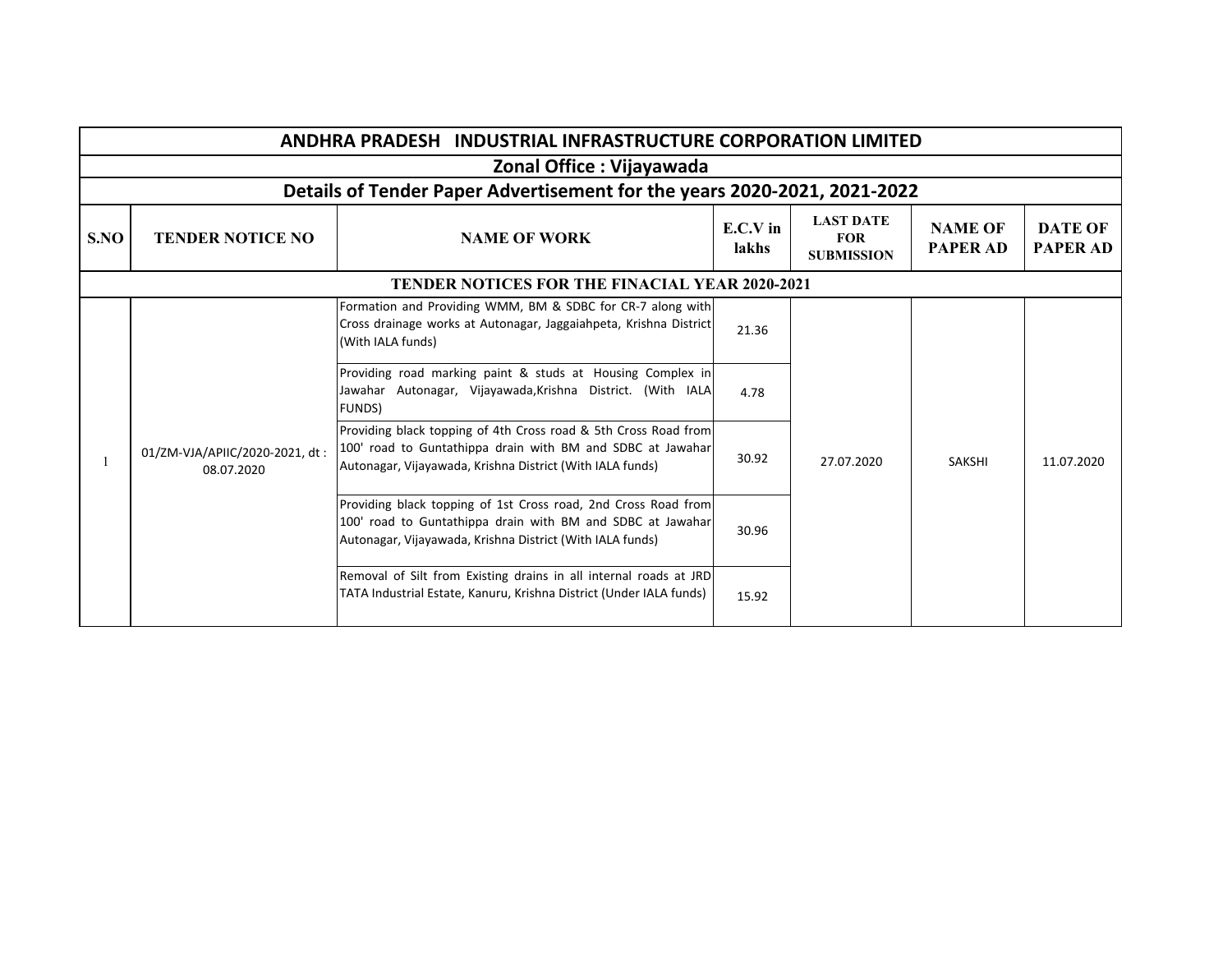|                |                                              | Formation and Providing WMM, BM & SDBC for CR-7 along with<br>Cross drainage works at Autonagar, Jaggaiahpeta, Krishna District<br>(With IALA funds) 2nd Call.                                                                                                                                                           | 21.36 |            |                      |            |
|----------------|----------------------------------------------|--------------------------------------------------------------------------------------------------------------------------------------------------------------------------------------------------------------------------------------------------------------------------------------------------------------------------|-------|------------|----------------------|------------|
| $\overline{2}$ | 02/ZM-VJA/APIIC/2020-2021, dt:<br>20.10.2020 | Providing black topping of 4th Cross road & 5th Cross Road from<br>100' road to Guntathippa drain with BM and SDBC at Jawahar<br>Autonagar, Vijayawada, Krishna District (With IALA funds) 2nd Call.                                                                                                                     | 30.92 | 07.11.2020 |                      |            |
|                |                                              | Providing black topping of 1st Cross road, 2nd Cross Road from<br>100' road to Guntathippa drain with BM and SDBC at Jawahar<br>Autonagar, Vijayawada, Krishna District (With IALA funds) 2nd Call.                                                                                                                      | 30.96 |            | <b>VAARTHA</b>       | 24.10.2020 |
|                |                                              | Removal of Silt from Existing drains in all internal roads at JRD<br>TATA Industrial Estate, Kanuru, Krishna District (Under IALA<br>funds)2nd Call.                                                                                                                                                                     | 15.92 |            |                      |            |
|                |                                              | 1. Formation and Providing WMM, BM & SDBC for CR-7 along with<br>Cross drainage works at Autonagar, Jaggaiahpeta, Krishna District<br>(With IALA funds) 3rd call.                                                                                                                                                        | 21.36 |            |                      |            |
| 3              | 03/ZM-VJA/APIIC/2020-2021, dt:<br>30.12.2020 | 2. Repairs and maintenance of 59 nos. of 70 W LED Street lights on<br>9.0 m Octagonal poles with single arm brackets including<br>payments towards energy consumption charges of street lights<br>and bore wells for a period of 1 Year in Mega food Park, Mallavalli<br>(V), Bapulapadu (M), Krishna Dist.              | 4.62  | 16.01.2021 | <b>ANDHRA JYOTHI</b> | 01.01.2021 |
|                |                                              | Providing 52nos. 7.5 m long Octagonal single arm poles with 75<br>W rated power (max.) LED Street lights along LR 1, 2, 3, 4 and CR-<br>5 (Part) in Industrial Park, Kondapalli, Krishna District with IALA<br>funds.                                                                                                    | 27.05 |            |                      |            |
| 4              | 04/ZM-VJA/APIIC/2020-2021, dt:<br>15.03.2021 | Repairs and maintenance of 107 nos. of 9.0 m Octagonal poles<br>with single arm brackets carrying 70 W LED Street lights including<br>payments towards energy consumption charges of street lights<br>and bore wells for a period of<br>1 Year in Industrial Park.<br>Veerapanenigudem (V), Gannavaram (M), Krishna Dist | 5.17  | 03.04.2021 | <b>SAKSHI</b>        | 20.03.2021 |